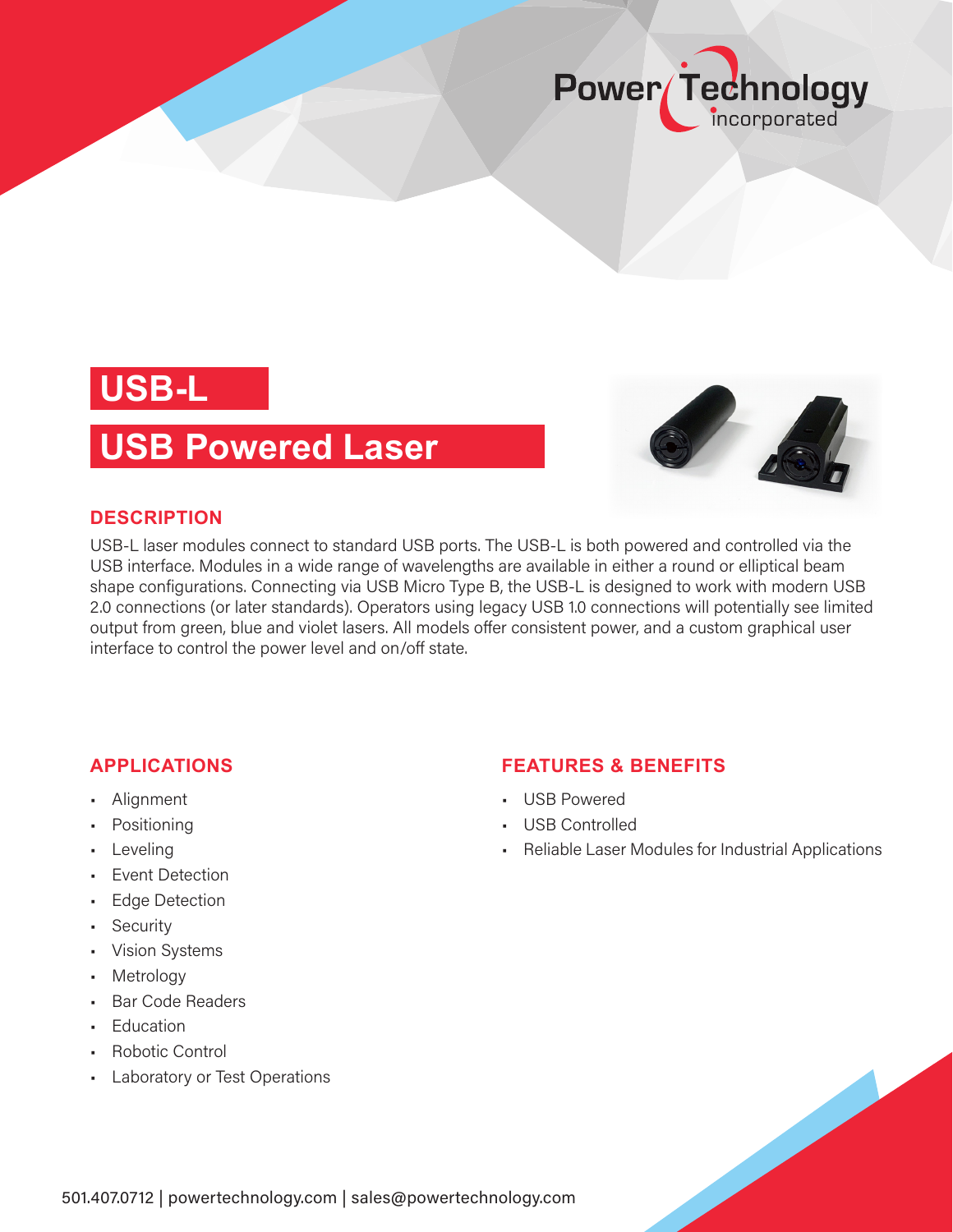# Power Technology

### **SPECIFICATIONS**

| <b>Square Part Number</b>     | <b>Round Part Number</b>      | Wavelength (nm) | Power (mW)       | <b>Beam Shape</b> | Beam Size (mm)     | <b>USB Type</b>          |
|-------------------------------|-------------------------------|-----------------|------------------|-------------------|--------------------|--------------------------|
| USBL-405-5-S-G48A             | USBL-405-5-R-G48A             | 405             | 5                | elliptical        | $0.84 \times 2.20$ | <b>USB 1.x &amp; 2.x</b> |
| USBL-450-5-S-G48A             | USBL-450-5-R-G48A             | 450             | 5                | elliptical        | $0.78 \times 2.25$ | USB 2.x                  |
| USBL-515-5-S-G48A             | USBL-515-5-R-G48A             | 515             | 5                | elliptical        | $0.73 \times 2.30$ | USB 2.x                  |
| USBL-515-25-S-G48A            | USBL-515-25-R-G48A            | 515             | 25               | elliptical        | $0.73 \times 2.30$ | <b>USB 2.x</b>           |
| USBL-635-5-SG55B1             | USBL-635-5-R-G55B1            | 635             | 4.5              | elliptical        | $1.03 \times 4.40$ | <b>USB 1.x &amp; 2.x</b> |
| USBL-635-5B-S-G55B1           | USBL-635-5B-R-G55B1           | 635             | 4.5              | round             | $1.03 \times 1.03$ | <b>USB 1.x &amp; 2.x</b> |
| USBL-635-15-S-G55B1           | USBL-635-15-R-G55B1           | 635             | 15               | elliptical        | $1.03 \times 3.87$ | USB 1.x & 2.x            |
| USBL-635-15B-S-G55B1          | USBL-635-15B-R-G55B1          | 635             | 15               | round             | $1.03 \times 1.03$ | <b>USB 1.x &amp; 2.x</b> |
| USBL-655-5-S-G55B1            | USBL-655-5-R-G55B1            | 655             | 5                | elliptical        | $1.03 \times 3.61$ | <b>USB 1.x &amp; 2.x</b> |
| USBL-655-5B-S-G55B1           | USBL-655-5B-R-G55B1           | 655             | 5                | round             | $1.23 \times 1.23$ | <b>USB 1.x &amp; 2.x</b> |
| USBL-658-40-S-G55B1           | USBL-658-40-R-G55B1           | 658             | 40               | elliptical        | $1.03 \times 2.84$ | USB 1.x & 2.x            |
| USBL-658-40B-S-G55B1          | USBL-658-40B-R-G55B1          | 658             | 40               | round             | $1.29 \times 1.29$ | <b>USB 1.x &amp; 2.x</b> |
| USBL-660-115-S-G55B1          | USBL-660-115-R-G55B1          | 660             | 115              | elliptical        | $1.29 \times 2.19$ | <b>USB 1.x &amp; 2.x</b> |
| USBL-660-115B-S-G55B1         | USBL-660-115B-R-G55B1         | 660             | 115              | round             | $1.29 \times 1.29$ | <b>USB 1.x &amp; 2.x</b> |
| USBL-670-5-S-G55B1            | USBL-670-5-R-G55B1            | 670             | 5                | elliptical        | $1.03 \times 2.84$ | <b>USB 1.x &amp; 2.x</b> |
| USBL-670-5B-S-G55B1           | USBL-670-5B-R-G55B1           | 670             | 5                | round             | $1.16 \times 1.16$ | <b>USB 1.x &amp; 2.x</b> |
| USBL-670-9-S-G55B1            | USBL-670-9-R-G55B1            | 670             | 9                | elliptical        | $1.03 \times 2.84$ | <b>USB 1.x &amp; 2.x</b> |
| USBL-670-9B-S-G55B1           | USBL-670-9B-R-G55B1           | 670             | $\boldsymbol{9}$ | round             | $1.03 \times 1.03$ | <b>USB 1.x &amp; 2.x</b> |
| USBL-685-90-S-G55B1           | USBL-685-90-R-G55B1           | 685             | 90               | elliptical        | $1.16 \times 1.80$ | <b>USB 1.x &amp; 2.x</b> |
| USBL-690-31-S-G55B1           | USBL-690-31-R-G55B1           | 690             | 31               | elliptical        | $1.10 \times 2.45$ | <b>USB 1.x &amp; 2.x</b> |
| USBL-690-31B-S-G55B1          | USBL-690-31-R-G55B1           | 690             | 31               | round             | $1.03 \times 1.03$ | USB 1.x & 2.x            |
| USBL-705-05-S-G55B1           | USBL-705-05-R-G55B1           | 705             | 5                | elliptical        | $1.16 \times 2.32$ | <b>USB 1.x &amp; 2.x</b> |
| USBL-705-35-S-G55B1           | USBL-705-35-S-G55B1           | 705             | 35               | elliptical        | $1.16 \times 2.32$ | USB 1.x & 2.x            |
| USBL-785-35-S-G55B1           | USBL-785-35-R-G55B1           | 785             | 5                | elliptical        | $1.16 \times 2.82$ | <b>USB 1.x &amp; 2.x</b> |
| USBL-785-50-S-G55B1           | USBL-785-50-R-G55B1           | 785             | 50               | elliptical        | $1.16 \times 2.06$ | USB 1.x & 2.x            |
| USBL-785-110-S-G55B1          | USBL-785-110-R-G55B1          | 785             | 110              | elliptical        | $1.16 \times 2.06$ | <b>USB 1.x &amp; 2.x</b> |
| USBL-785-120B-S-G55B1         | USBL-785-120B-R-G55B1         | 785             | 110              | round             | $1.16 \times 2.16$ | <b>USB 1.x &amp; 2.x</b> |
| USBL-785-130B-S-G55B1         | USBL-785-130B-R-G55B1         | 785             | 130              | elliptical        | $1.03 \times 3.21$ | <b>USB 1.x &amp; 2.x</b> |
| USBL-130-808-120B-S-<br>G55B1 | USBL-130-808-120B-R-<br>G55B1 | 808             | 130              | elliptical        | $1.03 \times 2.06$ | USB 1.x & 2.x            |
| USBL-190-830-200-S-G50        | USBL-190-830-200-R-G50        | 830             | 190              | elliptical        | $1.78 \times 3.56$ | <b>USB 1.x &amp; 2.x</b> |
| USBL-180-905-200-S-G50        | USBL-180-905-200-R-G50        | 905             | 200              | elliptical        | $1.77 \times 3.55$ | <b>USB 1.x &amp; 2.x</b> |